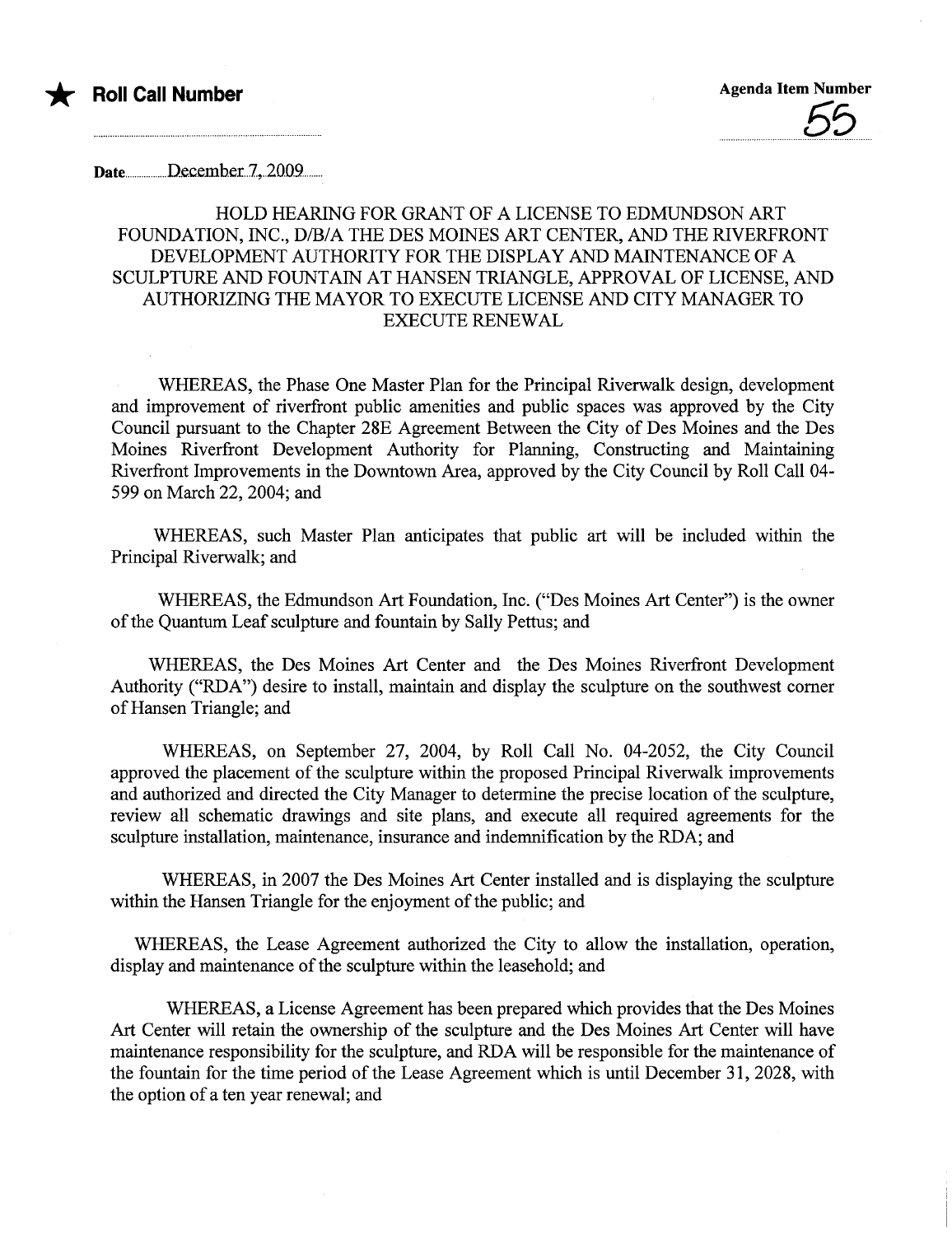

Date..........December..7,.2009................

WHEREAS, on November 23, 2009, by Roll Call No. 09- $2/3$ the City Council approved a lease agreement between MidAmerican Energy Company and the City of Des Moines for use of "Hansen Triangle" as parkland (the Lease Agreement") and as part of the Principal Riverwalk; and

WHEREAS, it is in the best interests of the City to enter into a license agreement with the RDA and the Des Moines Art Center to allow the installation, display and maintenance of the sculpture and fountain n consideration of the enjoyment of the public and the maintenance obligations to be undertaken by the RDA and the Des Moines Art Center; and

WHEREAS, due notice of said proposal to lease public real property interests was given as provided by law, setting forth the time and place for hearing on said proposal; and

WHEREAS, in accordance with said notice, those interested in said proposed lease, both for and against, have been given an opportunity to be heard with respect thereto and have presented their views to the City CounciL.

NOW, THEREFORE, BE IT RESOLVED by the City Council of the City of Des Moines, Iowa, that:

1. Upon due consideration of the facts and statements of interested persons, the objections to said proposed lease of public real property as described below are hereby overruled and the hearing is closed.

2. The public would not be inconvenienced by reason of the conveyance of this license agreement for a period until December 31, 2028, with an option of an additional ten years, to install, display and maintain a sculpture and fountain owned by the Des Moines Art Center in Hansen Triangle.

3. That the grant of this license agreement to Edmundson Art Foundation, Inc., d/b/a the Des Moines Art Center and the Des Moines Riverfront Development Authority for the consideration of maintenance to be performed by the grantees and in consideration for the public enjoyment of the sculptue, be and is hereby approved.

4. The Mayor is authorized and directed to sign the Agreement Between the City of Des Moines and the Des Moines Riverfront Development Authority and Edmundson Art Foundation, Inc. d/b/a the Des Moines Art Center for Display and Maintenance of Quantum Leaf Sculpture and Fountain in Hansen Triangle, a copy of which is in the City Clerk's Office, and the City Clerk is authorized and directed to attest to the Mayor's signature.